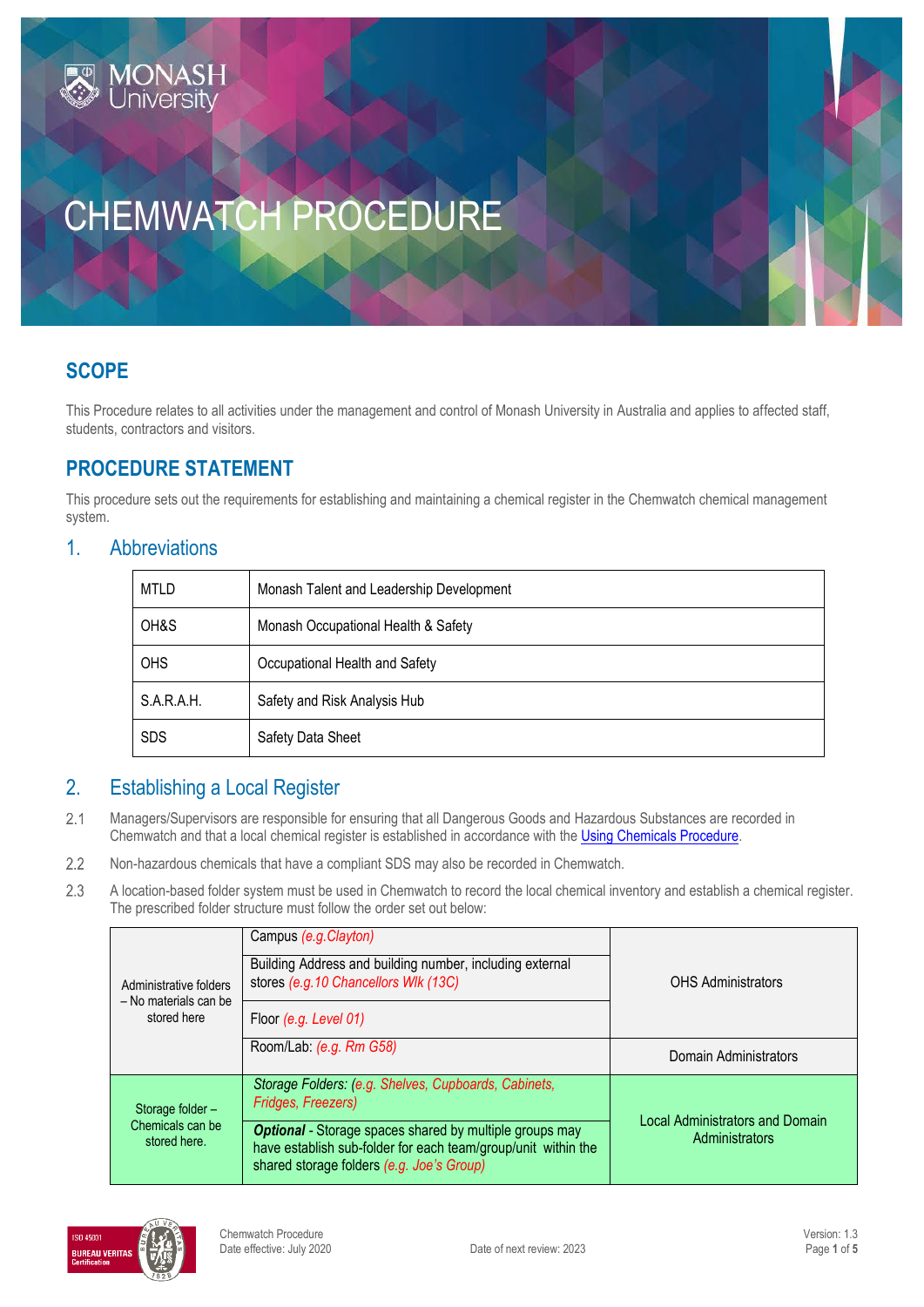- $2.4$ OHS Administrators will establish the Administrative folders in Chemwatch including Buildings to the "Floor" level and detached external chemical stores.
- 2.5 Domain Administrators must identify the rooms and other spaces within their buildings including any attached external stores where chemicals are stored and create the corresponding administrative folders for the area.
- 2.6 Local Administrators must establish the storage folders for their area. This may be done ins consultation with the relevant Domain Adminsitrators particularly when spaces are shared by multiple groups.
- 2.7 The folder structure in Chemwatch must match the actual physical storage locations of chemical inventory established in the area.
- $2.8$ The physical storage locations must be labelled and the labels must correspond to the storage folders in the local Chemwatch register (e.g. Shelf A, Flammables Cabinet 1, Cupboard – Dyes). Refer t[o Setting up a folder structure in Chemwatch](https://www.monash.edu/__data/assets/pdf_file/0008/2562740/Setting-up-folder-structure-in-Chemwatch.pdf) for guidance.

### 3. Establishing a New Register

- $3.1$ Chemwatch can assist with establishing a new chemical register. The [Chemwatch Manifest Template](https://www.monash.edu/__data/assets/excel_doc/0018/371520/Chemwatch-manifest-template.xlsx) must be filled out and forwarded to the OHS Administrators.
- 3.2 The area must ensure that the following details are included in the template in their corresponding blocks:
	- **•** Location folders (Red Block) match the established folder structure in Chemwatch;
	- Material name (Blue Block) is recorded as it appears on the product label;
	- Name of the supplier, manufacturer or importer (Blue Block);
	- Language and Country of the SDS (Blue Block);
	- Maximum quantity kept in the location (Green Block).
- 3.3 For containers that are not full, the actual container capacity must be recorded as the maximum quantity.

For gas cylinders, the quantity must be recorded as per the water capacity of the gas cylinder in litres or kilograms. Refer to th[e Gas](https://www.monash.edu/__data/assets/pdf_file/0017/2205503/gas-cylinder-water-capacity-guide.pdf)  [Cylinder Sizes and Water Capacities guidelines.](https://www.monash.edu/__data/assets/pdf_file/0017/2205503/gas-cylinder-water-capacity-guide.pdf)

#### 4. Chemwatch SDS Request

- $4.1$ If the SDS not available in Chemwatch, the area may:
	- Send an electronic copy of a compliant SDS obtained from the supplier to the Domain Administrator to be forwarded to Chemwatch for upload; or
	- Submit an acquisition request to an OHS Administrator to initiate the acquisition service by Chemwatch. This option may be chargeable to the area; or
	- If a compliant SDS is not available, request the SDS authoring service from Chemwatch. This option will be chargeable to the area.

### 5. Custom Mixtures SDS

- $5.1$ Custom mixtures where the final concentration of ingredients deems the mixture as hazardous or dangerous and which will be stored locally or supplied to other areas, requires a SDS. A custom mixture SDS and labels can be created using the Chemwatch Credo tool. [A Credo Module training package](https://ap.chemwatch.net/b234jhjh34iop/story_html5.html?lms=1) is available via the eLearning module in Chemwatch.
- 5.2 Alternatively, a compliant SDS may be requested to be authored by Chemwatch. The costs for this service will be chargeable to the requesting area.

### 6. Reviewing an existing register

- $6.1$ Local Administrators must ensure that the local chemical register in Chemwatch is reviewed and updated at least every 6 months or as required (e.g. changes to chemical inventory, variation in quantities stored, etc.).
- 6.2 Domain Administrators and Local Administrators can make changes to their folder structure and inventory as necessary, or request a revised inventory is updated by Chemwatch as per Sec.3.
- 6.3 Local Users can add or remove materials from their assigned storage folders as directed by their Local Administrator.

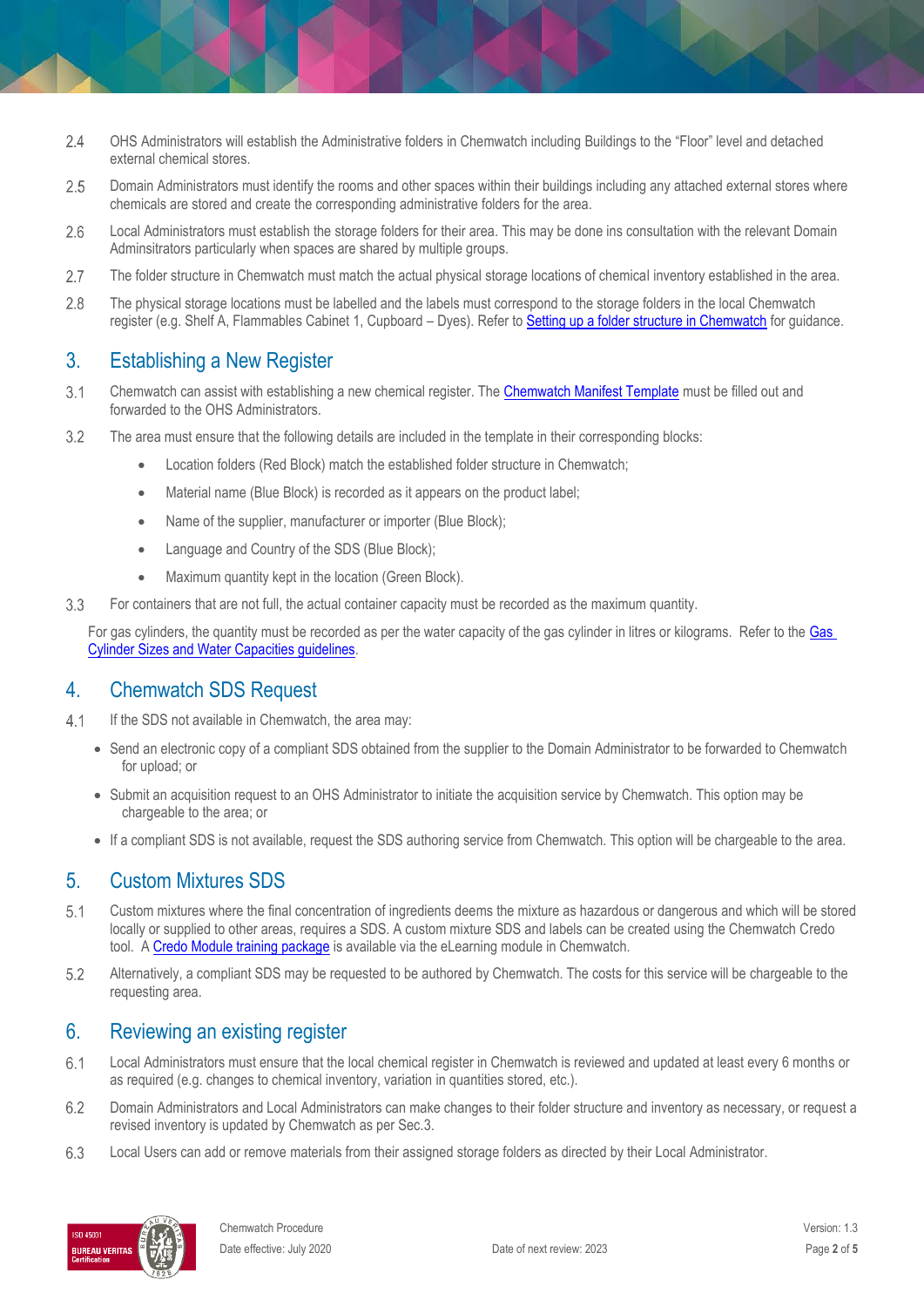### 7. Chemical Manifest

 $7.1$ The Health,Safety andWellbeing Manager is responsible for ensuring that the Monash University manifest is produced in Chemwatch and that a notification of Dangerous Goods storage and handling to WorkSafe is done at least every 2 years or as required by the Victorian Dangerous Goods (Storage and Handling) Regulations 2012.

## 8. Generating chemical labels

- $8.1$ Chemwatch can be used to generate a compliant chemical label for decanted chemicals.
- 8.2 Custom labels and templates can be generated by Administrators and approved Local Users using the D-Gen Lab module in Chemwatch. A D-Gen Module training package is available via the eLearning module in Chemwatch.
- 8.3 Labels for custom mixtures containing Hazardous Substances or Dangerous Goods, which are not used up immediately as part of the activity, can be generated using the Credo module.

### 9. Training

- $9.1$ Domain and Local Administrators are required to complete the online "Chemwatch SDS and Chemical Register" and the "Monash Chemwatch Administrators" training modules available through MTLD.
- $9.2$ Local Users who are required to manage materials can complete the "Materials" module and the "Folders" module available in the Chemwatch eLearning facility.
- 9.3 Material Search Guide training is available in the Chemwatch eLearning facility for all users who require access to Safety Data Sheets and chemical labels.

### 10. Responsibility for Implementation

**Monash Occupational Health & Safety (OH&S):** OH&S is responsible for:

- Establishing and maintaining higher level administrative folders in Chemwatch;
- Setting up Domain Administrator roles and access privileges; and
- Generating a Monash University Manifest.

**Heads of Academic/Administrative units**: It is the responsibility of the Head of Academic/Administrative unit to ensure that:

- Domain Administrators are appointed;
- Local chemical registers are established in Chemwatch;
- Staff and students undertake recommended Chemwatch training; and
- Resources are made available to ensure that up-to-date chemical inventories are maintained.

**Domain Administrators**: It is the responsibility of Domain Administrators to:

- Establish and maintain the administrative folders for their area;
- Assign Local Administrators for the respective areas;
- Oversee the folder structure created by Local administrators.

**Local Administrators**: Local Administrators are responsible for:

- Establishing and maintaining their local storage folders in Chemwatch;
- Ensuring the inventory records are current and accurate;
- Assigning Local Users in their area.

#### 11. Tools

The following tools are associated with this procedure:

[Chemwatch Manifest Template](https://www.monash.edu/__data/assets/excel_doc/0018/371520/Chemwatch-manifest-template.xlsx)

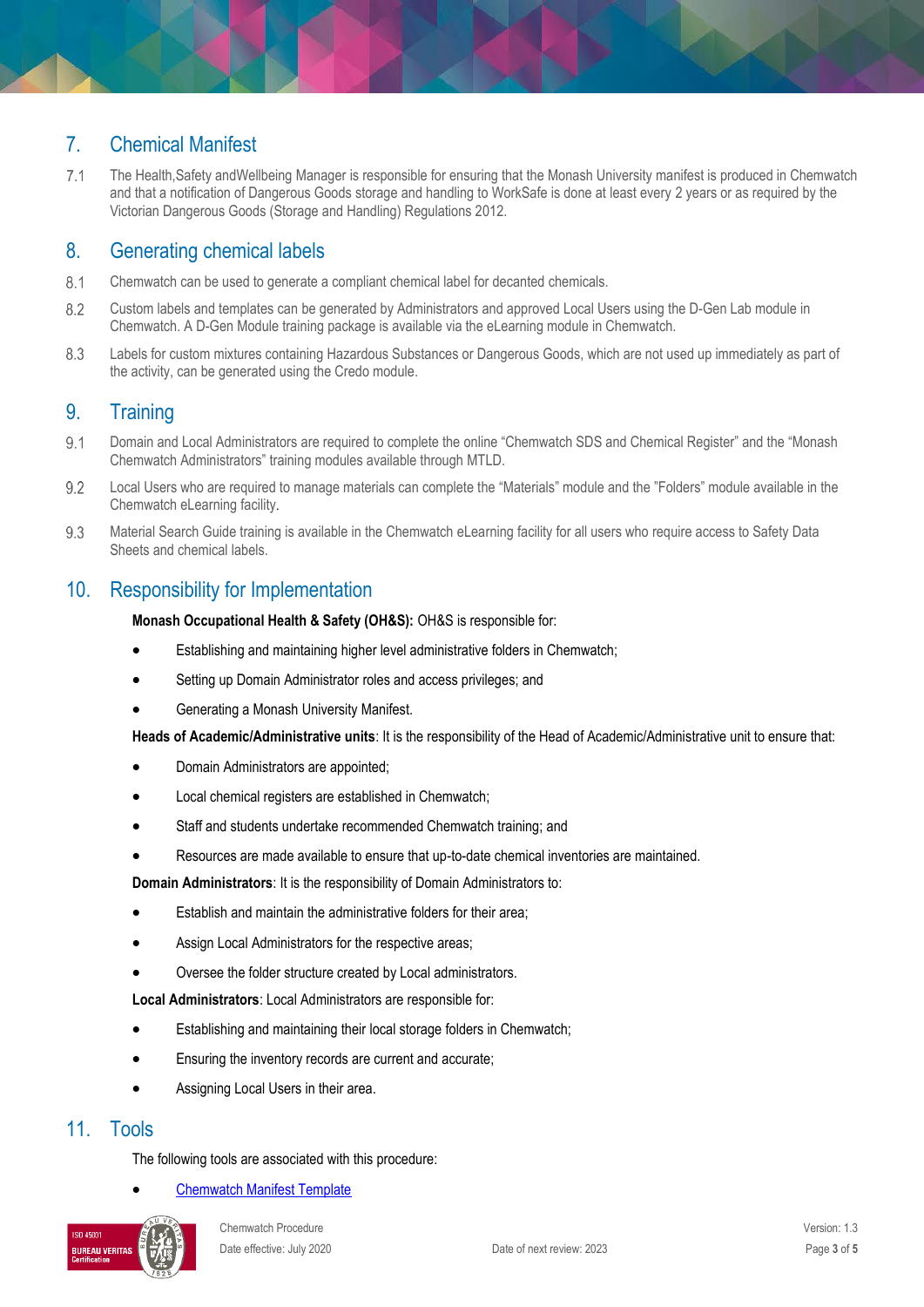- [Gas Cylinder Sizes and Water Capacities Guidelines](https://www.monash.edu/__data/assets/pdf_file/0017/2205503/gas-cylinder-water-capacity-guide.pdf)
- [Setting up a folder structure in Chemwatch](https://www.monash.edu/__data/assets/pdf_file/0008/2562740/Setting-up-folder-structure-in-Chemwatch.pdf)

### 12. Records

- $12.1$ Records of local chemical registers will be kept electronically in Chemwatch.
- $12.2$ Training records for "Chemwatch SDS and Chemical Register" training will be maintained by MTLD.

# **DEFINITIONS**

A comprehensive list of definitions is provided in the **Definitions tool**. Definitions specific to this procedure are provided below.

| <b>Key word</b>              | <b>Definition</b>                                                                                                                                                                                                                                                                                                                                                                                                                         |  |
|------------------------------|-------------------------------------------------------------------------------------------------------------------------------------------------------------------------------------------------------------------------------------------------------------------------------------------------------------------------------------------------------------------------------------------------------------------------------------------|--|
| <b>Administrative Folder</b> | Administrative folders can only be created/edited by OHS and/or Domain Administrators. Materials<br>cannot to be stored in this type of folder. These folder types appear and stay grey in colour (e.g. Building,<br>Floor, Room, Department).                                                                                                                                                                                            |  |
| <b>Storage Folder</b>        | Users with edit rights will be able to store materials in this type of folder. When a material is added to<br>the storage folder, the folder colour will change from a grey to green. Storage folders can be created by<br>users with read-write access privileges.                                                                                                                                                                       |  |
| Chemwatch                    | An online chemical management system. Monash has a subscription for the GoldFFX version of the<br>software package.                                                                                                                                                                                                                                                                                                                       |  |
| <b>Chemical Register</b>     | A record of chemicals stored on site that includes their respective quantities and storage locations. The<br>record must be maintained electronically in Chemwatch.                                                                                                                                                                                                                                                                       |  |
| <b>Chemical Manifest</b>     | The principal purpose of the manifest is to provide emergency services and authorities with information<br>on the quantity, type and location of Dangerous Goods on Monash University premises.                                                                                                                                                                                                                                           |  |
| Inventory                    | List of actual chemicals used and stored on site.                                                                                                                                                                                                                                                                                                                                                                                         |  |
| <b>OHS Administrators</b>    | A nominated role within OH&S with full read-write access to the entire Monash University Chemwatch<br>register. OHS Administrators are responsible for setting up Domain Administrator roles and access<br>privileges. The OHS Administrators are able to generate Chemwatch reports at the University level.<br>Contact details of OHS Administrators are available on the Chemwatch page.                                               |  |
| <b>Domain Administrators</b> | Are appointed by Head and Academic/Administrative units or their delegates and are responsible for<br>establishing the local area's administrative folder structure, setting up local administrators and assigning<br>access to folders. The Domain Administrators are able to generate Chemwatch reports for the business<br>unit level under their control.                                                                             |  |
| <b>Local Administrators</b>  | Are responsible for creating and maintaining a local chemical register for their specific area where chemicals<br>are stored and used. Local administrators are generally laboratory supervisors, group leaders or senior and<br>experienced laboratory/workshop personnel who are tasked with overseeing chemical management in their<br>area. Local Administrators are able to add Local Users to access their local chemical register. |  |
| <b>Local User</b>            | A user with limited access rights who is assigned by a Local Administrator to manage their local chemical<br>inventory. Local Users are unable to make any changes to their register structure.                                                                                                                                                                                                                                           |  |